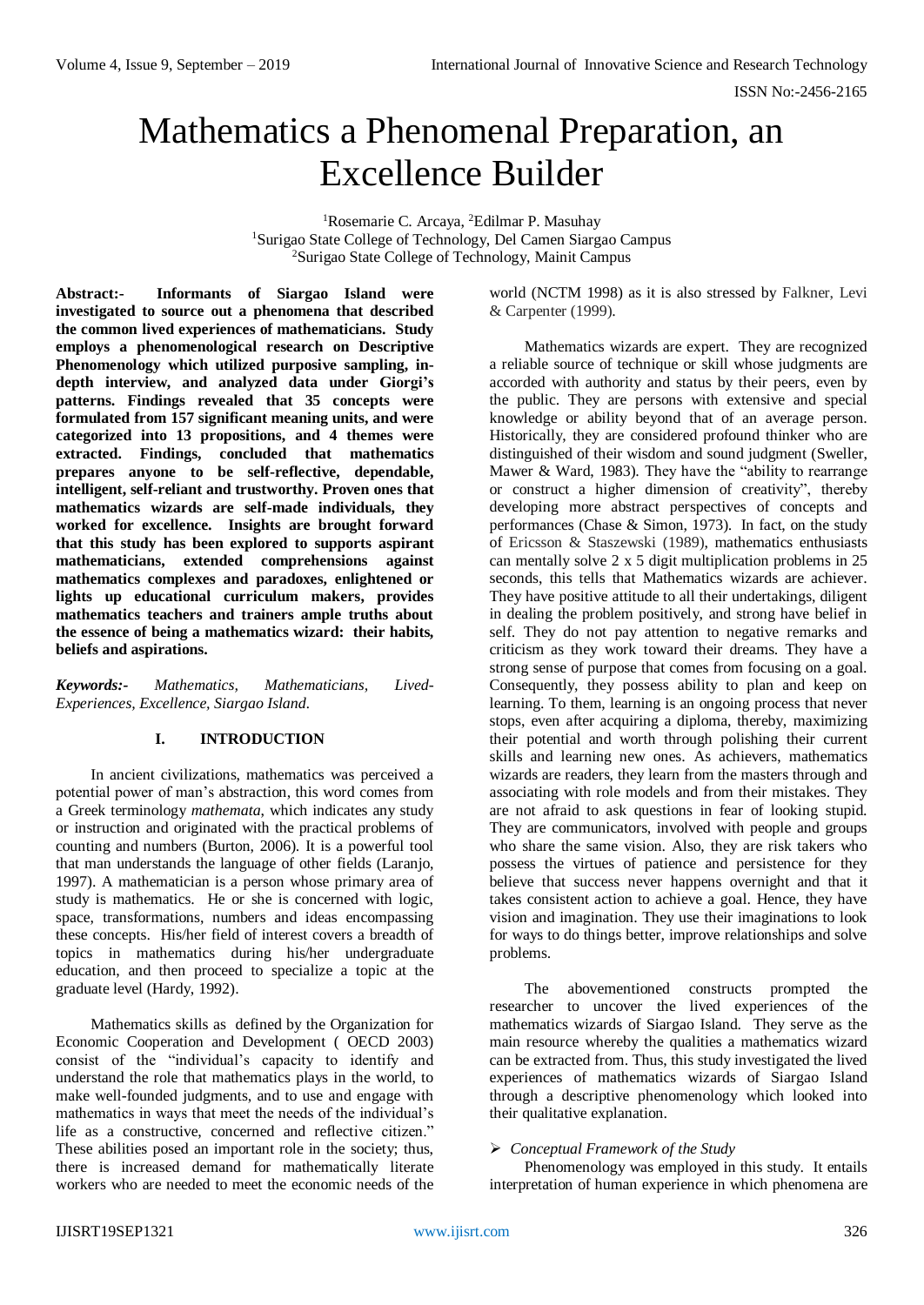examined and clarified through the human situations, events and experiences as they spontaneously occur in the course of daily life (Von Eckartsberg, 1998). As such, it is concerned with uncovering themes that represent basic units of common understanding about the phenomenon and whose primary objective is the direct investigation and description of phenomena as consciously experienced, without theories about their causal explanation by Spiegelberg (1975). Since this study aspires to capture the lived experiences of mathematics wizards, phenomenology is deemed a useful tool for investigating the desired phenomenon (Schiro & Lawson, 2004). This technique or method is defined as an "attempt to intuit, analyze, and describe the data of direct experience in a fresh and systematic manner" (Speziale, Streubert & Carpenter, 2011). Therefore, existence can be approached and studied as one phenomenon among others is an essential structure such that phenomenology is concerned with uncovering themes that represent the basic unit of common understanding about phenomena, which are lived experiences.

Lowes and Prowse (2001) affirmed that researchers engaged in phenomenology consider the assumptions of their chosen method of inquiry whether those assumptions are consistent with their own views and ensure that the methods reflect those assumptions in the conduct of the research.

As research method, descriptive phenomenology undergoes three essential steps Sherrod, (2006), namely intuiting, analyzing and describing. Intuiting is uncovering the accurate interpretation of what is meant in the description of the phenomenon being studied; hence, requires first dwelling with the data. Dwelling with the data requires time, commitment to authenticity and to the informants (Munhall & Boyd, 2001). Analyzing requires identifying the essence of the phenomenon and how the data

are presented as pointed out by Gibbs, (2018). Describing this aims to understand the various perspective and experience of the people (Marton, 1981).Hence, the authors believed that this methods guides even the novice researcher and gives a researcher an opportunity to determine and understand the thru essence of research.

Figure 1 illustrates the flow of the study in relation to the phenomenological approach as utilized in this study. Two divisions of the plane were considered. The abstract level indicates the theoretical explanation of the investigated phenomenon while the concrete level shows the actual explanation of the investigation.

The concrete level started on the data gathering process of the researcher from the informants lived experiences. On this stage, the researcher conducted in depth individual interview. It was done either one-to-one interview, a telephone interview or online interview with the informants in order to collect the needed information about their lived experiences as mathematics wizards.

Based from the gathered information, the lived experiences of the informants as mathematics wizard were uncovered. The uncovered lived experiences of the informants were revealed and reflected in the results and discussion of the findings. The double arrowhead implied that if the phenomenon is not yet known, the researcher did a working back checking to be able to describe well the phenomenon.

The literature of the study influenced the researcher to light up in the process of the study as the prior knowledge. It had helped a lot in generating concepts on how to scientifically process the lived experiences of the informants as mathematics wizards.



Fig 1:- Flow of the Study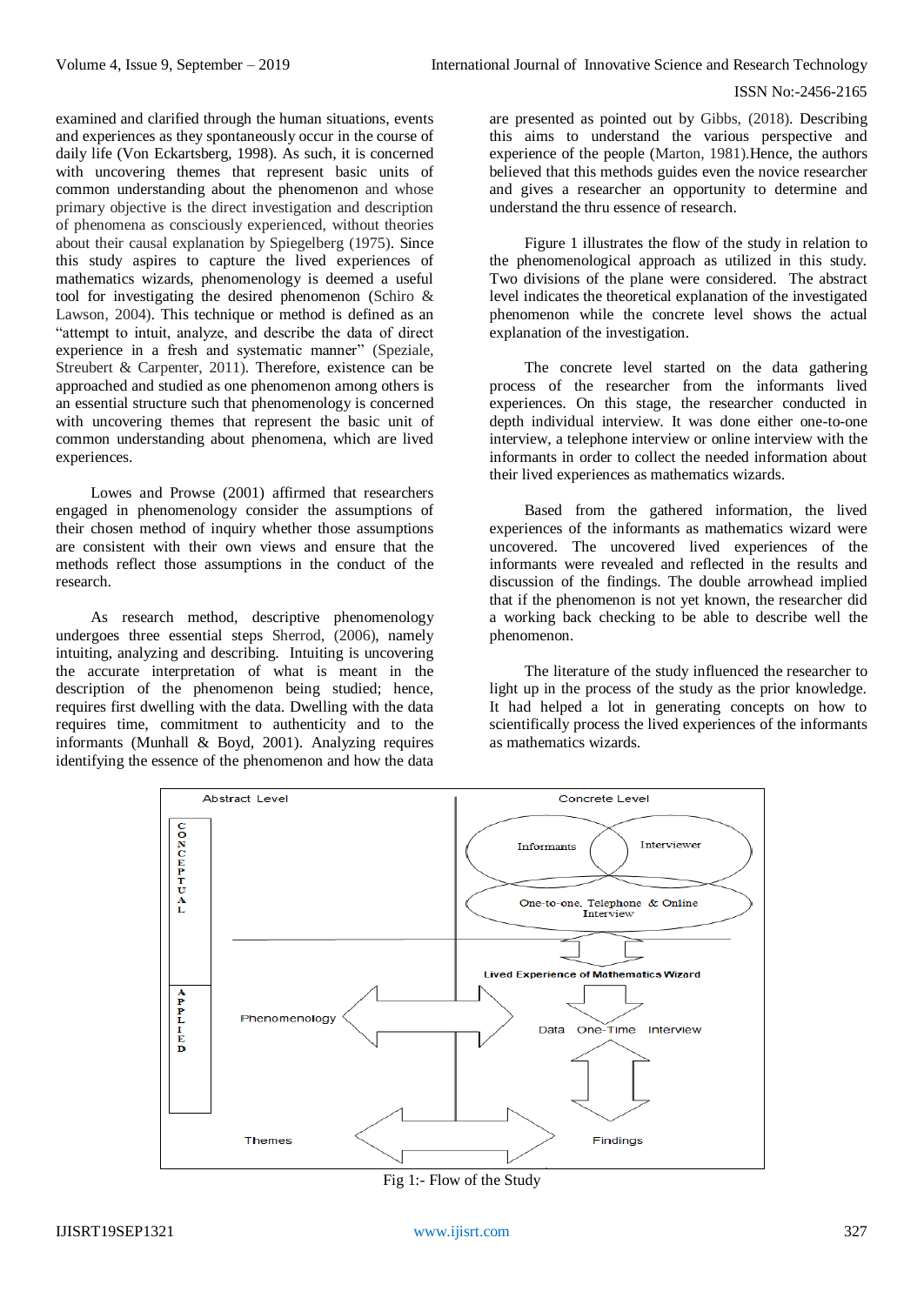#### *Purpose of the Study*

This study is a descriptive exploration of the lived experiences of the mathematics wizards.

#### **II. METHODOLOGY**

This chapter presents the research design, informants, instruments, data gathering techniques, and data analysis used in the study patterned by Giorgi, A. P., & Giorgi, B. M. (2003) methodology.

#### *Research Design*

This study was undertaken within a qualitative framework, specifically drawing on understandings of phenomenology. Specifically, it utilized Descriptive Phenomenological Approach in describing the phenomenon of the lived experiences of the informants. This approach was deemed appropriate because this paper attempted to explore the experiences of the informants as mathematics wizard; hence, the strategy was highly inductive. This emergent design is necessary because it gives the researcher the flexibility to dig deeper into the setting, thereby, arriving at better understanding of the extant phenomenon drawn from the informants. It begins with expression and description by the informants of their lived experiences so that phenomenal story, which Goirgi calls "life-text", can be created. Then, using the three essentials steps the intuiting, analyzing and describing to complete the studies.

## *Informants*

Since statistics are of no concern to phenomenological methods choosing of informants was purposive, such that the investigated phenomenon is relatively salient to the group. This was done in order to gain a more detailed picture of the phenomenon. Choosing an informants was based from the knowledge of the researcher and their mentors regarding the informants' history of winning in various mathematical competitions (Kumar, Stern & Anderson, 1993). Informants took their secondary education in the Division of Siargao, Surigao del Norte and graduated last March 2009. At the moment, they were on their tertiary studies in the second year level, two of them took Bachelor in Secondary Education major in mathematics at Siarago Island Institute of Technology, Dapa, Surigao del Norte and Surigao del Sur State University, Cantilan, Surigao del Sur, respectively. The two other informants took up Bachelor of Science in Mechanical Engineering and Bachelor of Science in Civil Engineering, respectively, at Mindanao State University, while the other one was enrolled in Bachelor of Science in Accountancy at St. Paul University Surigao, Surigao City. Their ages range from 18 to 21 years old. All of them are consistent academic scholars in their college education. They joined and won various mathematics competitions representing their colleges or universities.

## *Instrument*

The data sources for the study include interview and documentary evidences. The Interview Guide was validated by two experts in the field of qualitative research, while the documentary evidences were secured from the informants to ensure that they met the criteria set for the study.

#### *Data Gathering Procedure*

The researcher made various inquiries during division meetings among mathematics teachers as to whom they can recommend to be her informant given the research criteria. Eight students were named; however, only five were available for the interview. Conduct of the interview was mimicked from the suggestion of Qu & Dumay, (2011). Firstly, a phenomenon was identified by asking the grand tour question: "Tell me about your experiences as a mathematics wizard." Secondly, the researcher bracketed out her own experiences as a mathematics enthusiast by keeping to herself that she knows nothing about the informants' backgrounds, specifically regarding their feelings and insights. Thirdly, data were secured from the informants using in-depth interview, such that series of follow-up questions based from the informants' responses on the research question. Of the five informants, three were interviewed one-on-one. The researcher went to their respective boarding houses. A letter of consent addressed to the informants was served personally by the researcher, and the Informant's Information Sheet was introduced and filled up by them. On the same day, in-depth interview was done. One of the informants was interviewed by phone. Both the letter of consent and information sheet were sent electronically to him. After the letter of consent was signed by the said informant, and filled information sheet, the researcher set a date for a telephone interview. Interview with the other informant was done through chat and social network communication. The researcher wrote him through an email introducing herself and her intensions. Information sheet and letter of consent were likewise downloaded through social network. After the reply was sent by the informant, the researcher set an online interview with him. Responses on the one-on-one interview were tape recorded, while the phone and online interviews were transcribed immediately. Tape recorded interview responses were transcribed personally by the researcher, such that the informants were coded V, W, X, Y and Z.

## *Data Analysis*

Data gathered from the informants were analyzed following descriptive phenomenology. In keeping with phenomenological research, paying a critical attention on the acknowledgment and bracketing of the researcher's theoretical understandings of lived experiences of mathematics wizard was secured by the researcher. After a verbatim transcription of the interview protocols, four-step methodology was followed: *Reading the entire descriptions to get the sense of the whole statement by each informant.*  The researcher read and re-read the entire descriptions in order to gain a sense of the whole of the phenomenon keeping in mind of the phenomenological perspective. Such holistic understandings are important in determining how the parts are constituted. *Determination of structure.* This step involved synthesizing the insights within the meaning units into a consistent description of a structure of the phenomenon so that a situated or specific description was written. This involved the process of free imaginative variation on the transformed meaning units to find what is truly essential about the phenomena. The final part of this step involved carefully describing the most invariant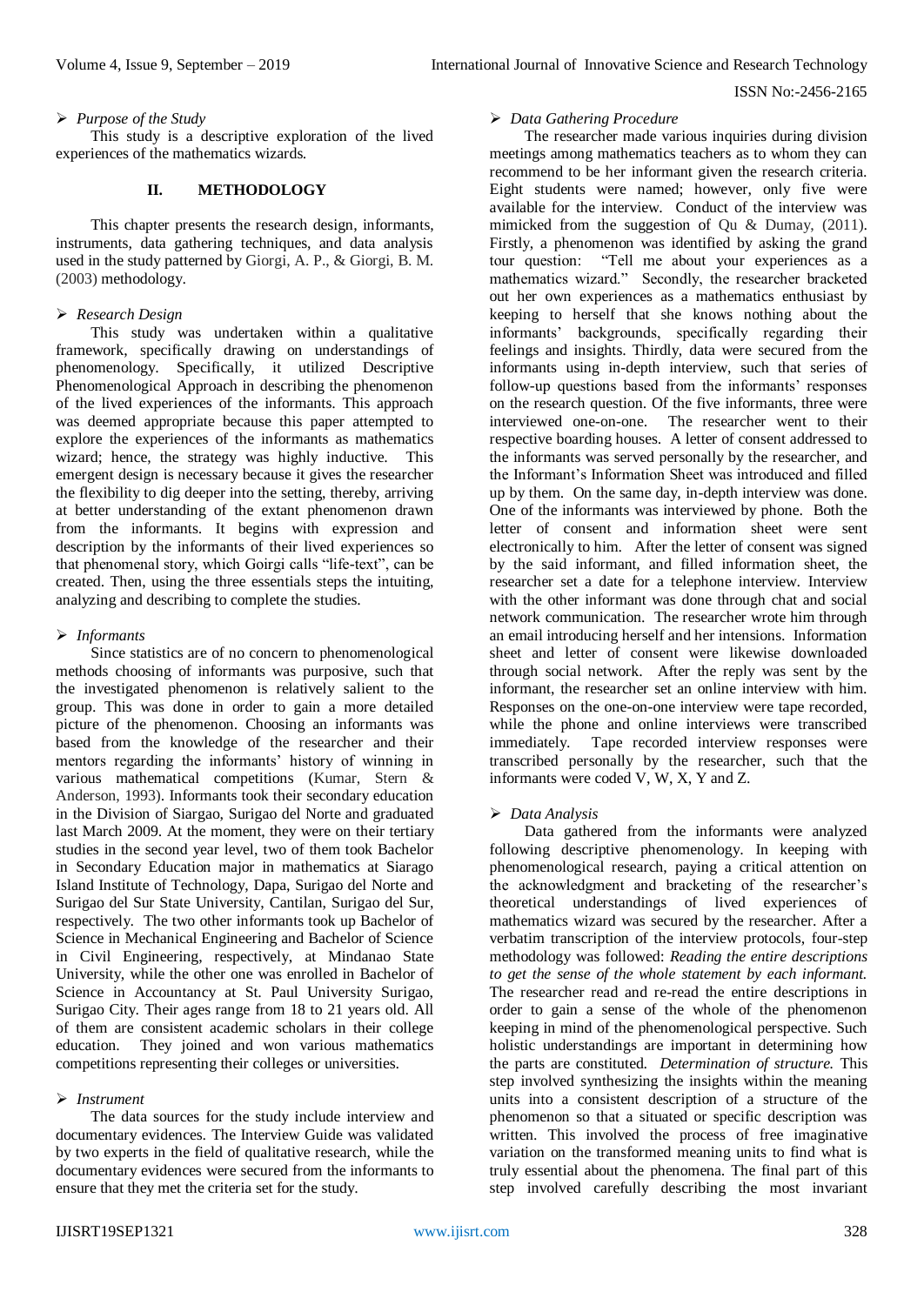belonging to the experience, which is the general structure or statement (Elo, & Kyngäs, 2008). Identification of emergent themes, which led to the identification and explication of the global theme, was done. It was made possible through finding the commonality in human experiences of the informants. This step will be presented on Chapter 3 the findings of the result. Then, the researcher systematize the extraction of the lowest-order premises evident in the text, which was labeled *concepts*, the concepts were grouped together to summarize more abstract principles, termed as *categories*; and the themes encapsulating the principal metaphor in the text as a whole, referred in this study as *global theme*. Figure 2 below showed the flowchart of the study that guides the researcher on her quest to describe the lived experiences of mathematics wizard.



Fig 2:- Flowchart of the Procedures in the Empirical Phase

## **III. RESULTS AND DISCUSSION**

This chapter presents the findings and discussion of this study. Results of the analysis offer insights about the lived experiences of the informants as mathematics wizards synthesized through a matrix showing the informant's lived experiences. *Lived Experiences of the Informants* phenomenological research methodology served as basis in the analysis of the data derived from informants involving four key steps. All transcriptions were read many times by the researcher in order for her to be immersed with the informants' feelings. Significant meaning units were extracted from interview transcripts salient to the desired research phenomena. Concepts were constructed from these psychological meaning units and were arranged into categories which then evolved into themes. Results were incorporated into a rich and exhaustive description of the informants' lived experience. From the interview transcripts, 157 significant meaning units were extracted

which evolved into the development of 157 psychological meanings units reflecting the lived experiences of the informants. From these psychological meaning units 35 concepts were drawn. The said concepts describe explicitly the experiences of the informants during their stay in high school and college as regards preparation and participation in mathematics competitions. Also, the concepts show the personal struggles of the informants in their daily undertakings as students of poor families, their lifetime desires, and their attitudes towards schooling and work. The concepts explicated the inherent values and attitudes of the informants. As can be perceived, they are individuals who have positive outlook in life despite financial difficulties. Moreover, they have strong sense of personal commitment to their family as their main source of inspiration. It can also be perceived that the informants have remarkable attitude towards mathematics and schooling, and are trusted personalities in class. It can be surmised that the informants' mathematical skills are greatly enhanced by exposing them to routine and non-routine mathematical problems, which are brought about by their school who gave them special training on mathematics prior to their participation in different mathematical activities and competitions. Because of these they are used to study in advance; hence, independent becomes a habit for them. Likewise, their fervor in learning mathematics is heightened. As a result, the informants become more passionate mathematics learners and are well-disposed to learning subjects other than mathematics. In fact, they joined academic competitions other than mathematics. Consequently, the expectations and motivations of the informants' family, mentors and peers propelled them to do even better in order to bring beacon for the family, school and the division that they represent. Hence, winning in the competitions boosted them, and made them a more trusted fellow in school. Their teachers allowed them to handle a class in their teachers' absence and became tutors to their siblings, classmates and friends without monetary rewards. Also, their representation of the school and division allowed them to travel to different places other than Siargao Island, meet other people, and became exposed to the culture of other places in the region. This allows them to become compassionate, more sociable, and resilient. On the other hand, emotional strains and tight financial needs bother the informants. These experiences worry them during the competitions. However, their strong faith in God, Divine Providence, and strong family orientation moved them to do even better so that their families can be economically secured in the future. In other words, the reason for their academic efforts and future careers are meant to uplift their families from the bondage of poverty.

## *Poverty.*

A mathematics wizard has an exceptional skill in mathematics. It is a God-given gift that is innate with him. Accordingly, he exhibits sound analytical skill and an independent problem solver. Being a mathematics wizard, he learns by heart the mathematics concepts because he finds this subject interesting and finds joy in every activity and competition that he attends to. Thus, as a mathematics wizard, he is a passionate learner. Furthermore, a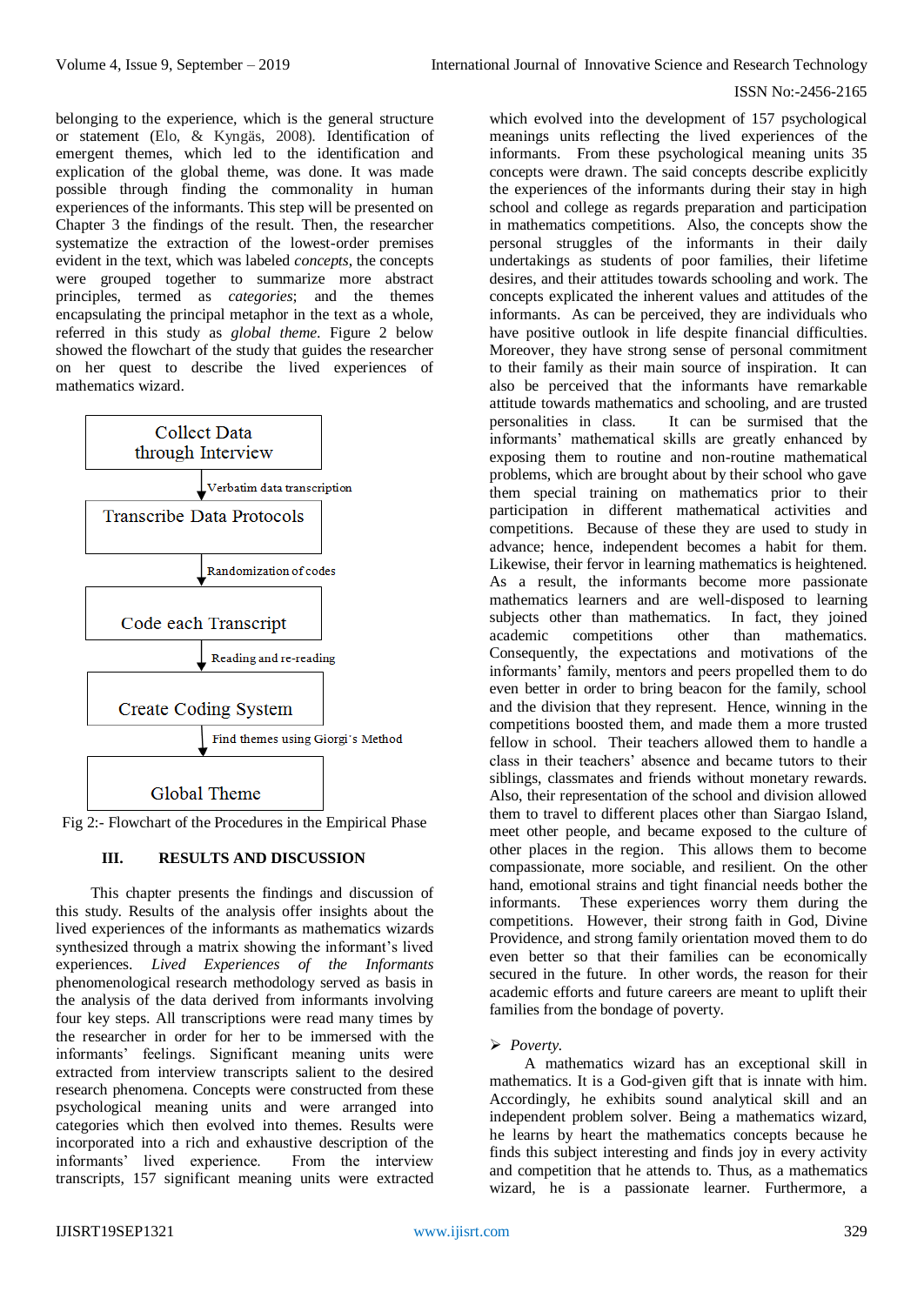mathematics wizard works for perfection. For this reason, he strives more to correct his failures, and diligent in all his undertakings. For him, success is a product of determination. Despite financial stress, he manages to succeed in all endeavors, and considers poverty as a motivation for excelling in academics. Nonetheless, he is more challenged in solving non-routine mathematical problems. He is an intuitive thinker. He can anticipate the flow of the lesson in mathematics and he prepares himself in advance with proper time management. As a result, a mathematics wizard is confident in attending his class and participating in different competitions because he is well prepared. Thus, it makes him becomes a self-motivated person. Excerpts from the informants' transcripts should show these innate characteristics. On the other hand, a mathematics wizard is God-fearing. This virtue makes him a strong individual. This virtue enables him to succeed despite every difficulties and poverty.

# *Family, and School Support.*

A mathematics wizard is influenced, inspired, motivated and enhanced by his external environment, such as school, family, peers and mentors. Accordingly, these entities are important aspects in honing his innate skills in mathematics. His mathematical skills are boosted through exposing him to a variety of mathematical problems and consistently participating in different competitions. Consequently, he is trained prior to the competition by his school. This life experience of the mathematics wizards shows the importance of school in nurturing their skills of mathematics. Hence, school support is an important factor that helps a mathematics wizard gained more confidence and garnered awards for the school and for the division. Also, the mentor's kindness and generosity disposed the informants during competitions. Moreover, the informants' peers and family have significantly influenced the wizards' passion for learning mathematics. Their families and friends are their sources of inspiration. In fact, their college degrees are dedicated to them. Moreover, a mathematics wizard also gained self confidence because of the appreciation of the people with in his vicinity especially when he is recognized and admired as a wizard.

# *Positive Self-Image.*

Belief in oneself tells about the lives of the informants. A mathematics wizard considers winning in different mathematics competitions an unforgettable experience. They received various awards from different competitions, other than mathematics, and earned an image of being a campus idol. More so, receiving monetary rewards and other awards gave them a feeling of fulfillment and satisfaction. Consequently, their experience being a winner boost their self-concept; thereby, becoming more compassionate and trustworthy. These virtues posit that the mathematics wizards share their lives, giftedness, and resources with

others. They are naturally compassionate. A mathematics wizard is generous of his time and talent with his peers. Sharing their expertise in mathematics and allied subjects become a habit. They are humble enough to share and teach mathematics with those who have difficulties understanding mathematical concepts. They become a friend to everybody. They are trustworthy.

# *Co-Curricular Experiences.*

A mathematics wizard is an excellent individual. Accordingly, he is a consistent winner in different competitions in mathematics. He has strong belief of succeeding in every endeavor that he is involved with. From this attitude, it is surmised that a mathematics wizard is an optimistic individual. He has positive outlook in life, and has a proactive way of dealing with others. On the other hand, a mathematics contender in the division and regional competitions, their experience has offered them opportunity to travel to other places and a chance to mingle with other people. Also, their mathematics training and experiences in many competitions made them see the real-life significance of mathematics. This have influenced likewise on the choice of course that they are taking in college. As their cup of tea, they are all taking mathematics related courses.

## *Interrelatedness of the Factors that Affects a Mathematics Wizards.*

The model on Figure 3 shows the interconnections of the four identified factors, such that the global theme has immerged: *Mathematics wizards are self-made individuals*. They are nurtured by the factors that influenced his totality as a person. The interactions of both factors have greatly determined their identity distinct from an average individual. Each factor is interrelated to the other. Interrelated in the sense that every factor is affected by each other or being influenced by one another. Interconnected because each factor is associated to the other factors. The harmony of these factors evolved into a fact that a mathematics wizard is a self-made individual, who is strong and a well-equipped. They are capable to make conscious decisions. They are moved towards specific life goal, and take charge of their own development. They are looking for ideas, skills and mental tools to make them better because they want to be the best they can be. The inputs of the people in their surroundings created them as truly effective persons. Mathematics wizards are the persons who can firmly in control of their life. They can make judgments on their own, rather than what other people think of them. They serve as models, whereby their mentors and family regard them as truly motivated individuals with seemingly holistic self-concept or self-image. They consistently work towards their life goals, and are not easily distracted with false accusations and mediocrity. Also, they are not susceptible to peer pressure. Their self-interest pushed them to work towards excellence. This made them undeniably self-made.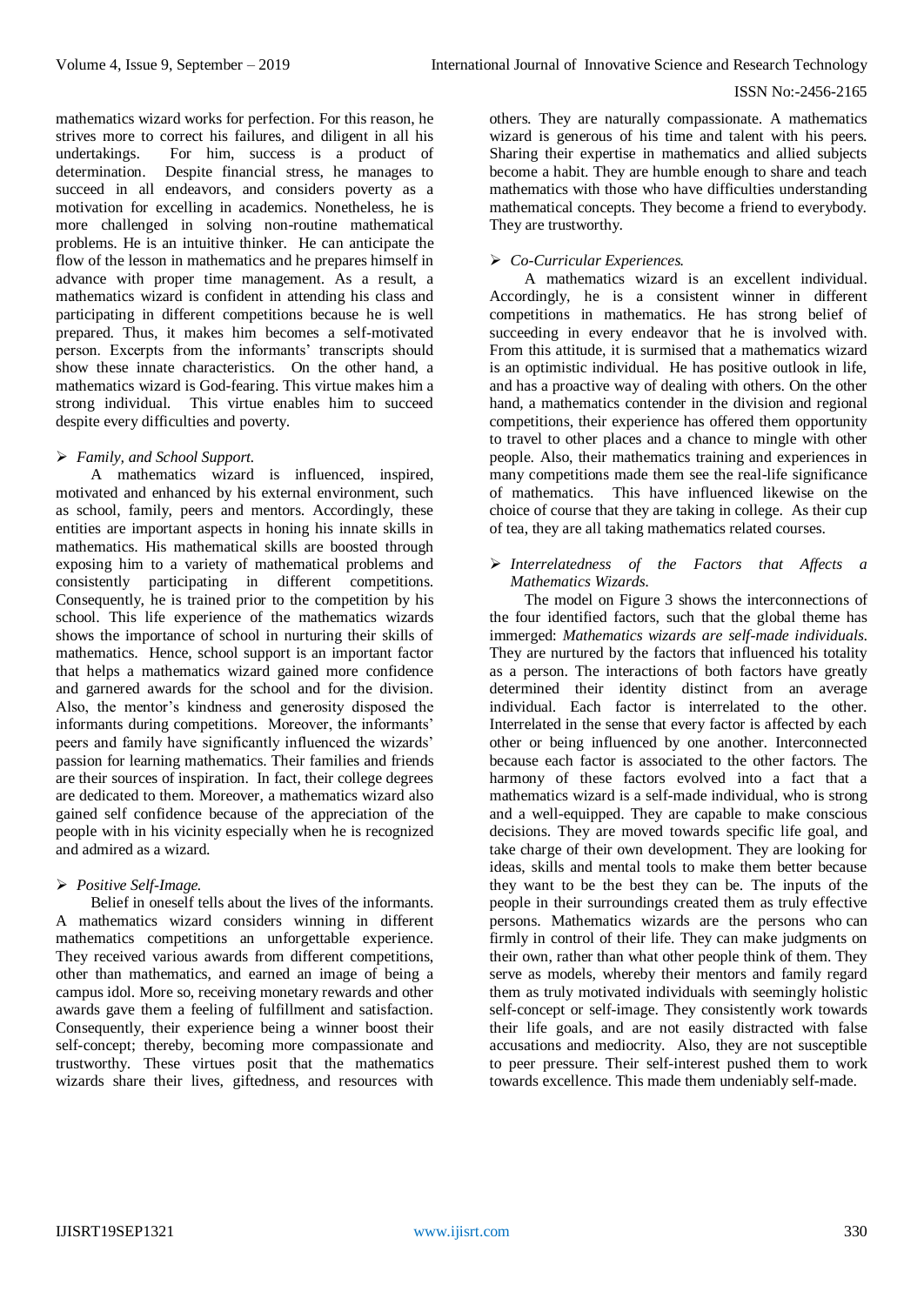

Fig 3:- A Model Showing the Informant's Lived Experiences

# **IV. SUMMARY**

This study investigated the lived experiences of the mathematics wizards of Siargao Island. The main objective of this paper was to describe the phenomenon common to the informants as mathematics wizards. A phenomenological research, it utilized the framework of Descriptive Phenomenology. Five informants were included in the study. They were determined using purposive sampling. Data were gathered through in-depth interview method. Analysis of data was patterned from the Giorgi's four – step methodology.

## **V. FINDINGS**

Based from the analysis of qualitative data, 35 concepts were formulated from 157 significant meaning units, and the concepts were categorized into 13 propositions, namely:

- 1. Mathematical skills of the informants are enhanced by exposing them to a variety of mathematical problems through attending to training in problem solving, independent study, and participating in mathematics competitions;
- 2. Mathematics wizards are greatly influenced by the expectations and motivations of their mentors, family and peers;
- 3. Their experiences as a mathematics wizard influenced their chosen college degrees;
- 4. Their experiences as mathematics wizards socialized them more;
- 5. Mathematics wizards are excellent individual;
- 6. The informants are passionate in learning mathematics;
- 7. Mathematics wizards have strong faith in God;
- 8. Emotional strains and tight financial needs disturbed mathematics wizards in their studies;
- 9. Being a mathematics wizard is God-given. It is an innate skill;
- 10. Mathematics wizards are well-disposed to learning;
- 11. Wining in different competitions boosts the informants;
- 12. Mathematics wizards are compassionate;
- 13. Mathematics wizards are trusted persons.

From these categories, 4 themes were extracted:

- 1. School support, mentors, family and peers are important factors that influenced mathematics wizards;
- 2. Mathematics wizard are self-reliant;
- 3. Despite financial dilemmas, mathematics wizards are self-motivated learner and are pious individual;
- 4. Mathematics wizards have strong belief in oneself and a trustworthy.

Lumped together, these themes were organized into a global theme which resulted to a fact that mathematics wizards are self-made individuals.

# **VI. CONCLUSION**

Based from the findings of the study, it is concluded that mathematics wizards are independent learners, assets of their school and family, self-reflective, dependable, intelligent and motivated. They work towards excellence, and are focused towards their life goals. They are simple individuals, who considered poverty as a moving force for doing even better for the good of their family and the community that they serve.

## *Implication*

Based from the findings and conclusions, this study illumined new insights about the phenomena of mathematics wizard as follows: *First,* to supports aspirant mathematics wizards and become insights to those who find mathematics complex. *Second,* to lights up educational curriculum maker in their planning for effective mathematics program for the gifted. And *last,* to provide mathematics teachers and trainers ample truths about the essence of being a mathematics wizard: their habits, beliefs and aspirations.